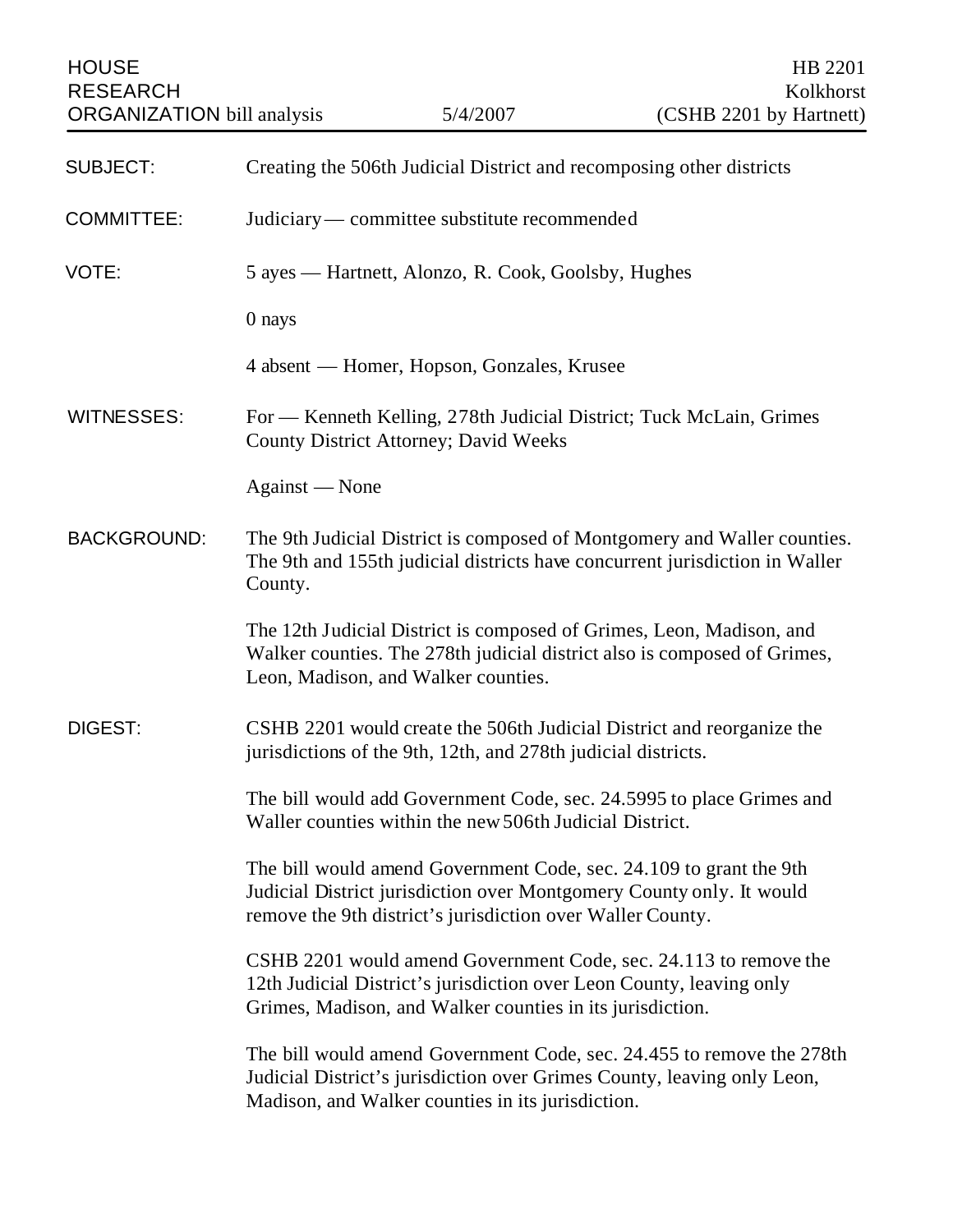## HB 2201 House Research Organization page 2

CSHB 2201 would redesignate the district attorney of the 12th Judicial District in Leon County as the district attorney of the 278th Judicial District for the term to which he or she was elected or appointed. This district attorney also would lose jurisdiction over cases originating in the 87th Judicial District.

The bill would redesignate the district attorney of the 278th Judicial District in Grimes County as the district attorney of the 12th Judicial District for the term to which he or she was elected or appointed. In addition, it would lower the residency requirements for eligibility for the office of district attorney in Grimes County in the 12th Judicial District. The new requirements would be residency of one year in the state and six months in the county, as opposed to the former requirement of three years in the district.

On September 1, 2007, the local administrative district judge would transfer:

- all cases from Waller County that were pending in the 9th District Court to the 506th district court; and
- all cases from Leon County that were pending in the 12th District Court to the 278th District Court.

On September 1, 2008, the local administrative district judge would transfer all cases from Grimes County that were pending in the 278th District Court to the 12th District Court.

Except as noted above, this bill would take effect September 1, 2007.

**SUPPORTERS** SAY: CSHB 2201 would create a new district court and readjust the jurisdictions of three more in order to properly address the growth in the areas north of Houston. The courts there are feeling the impact of increased population, business, and industry in the areas they serve . By adding a court and reducing the number of counties served by each court, this bill would help them more expeditiously move through dockets. This reorganization should not be overly difficult to implement because the local judiciary has approved it, and reducing the number of counties per district court potentially would improve the access of local attorneys to nearby courts.

> Adding a district court would decrease the need to use visiting judges. The visiting judge fund was cut substantially in 2003, and because it has not